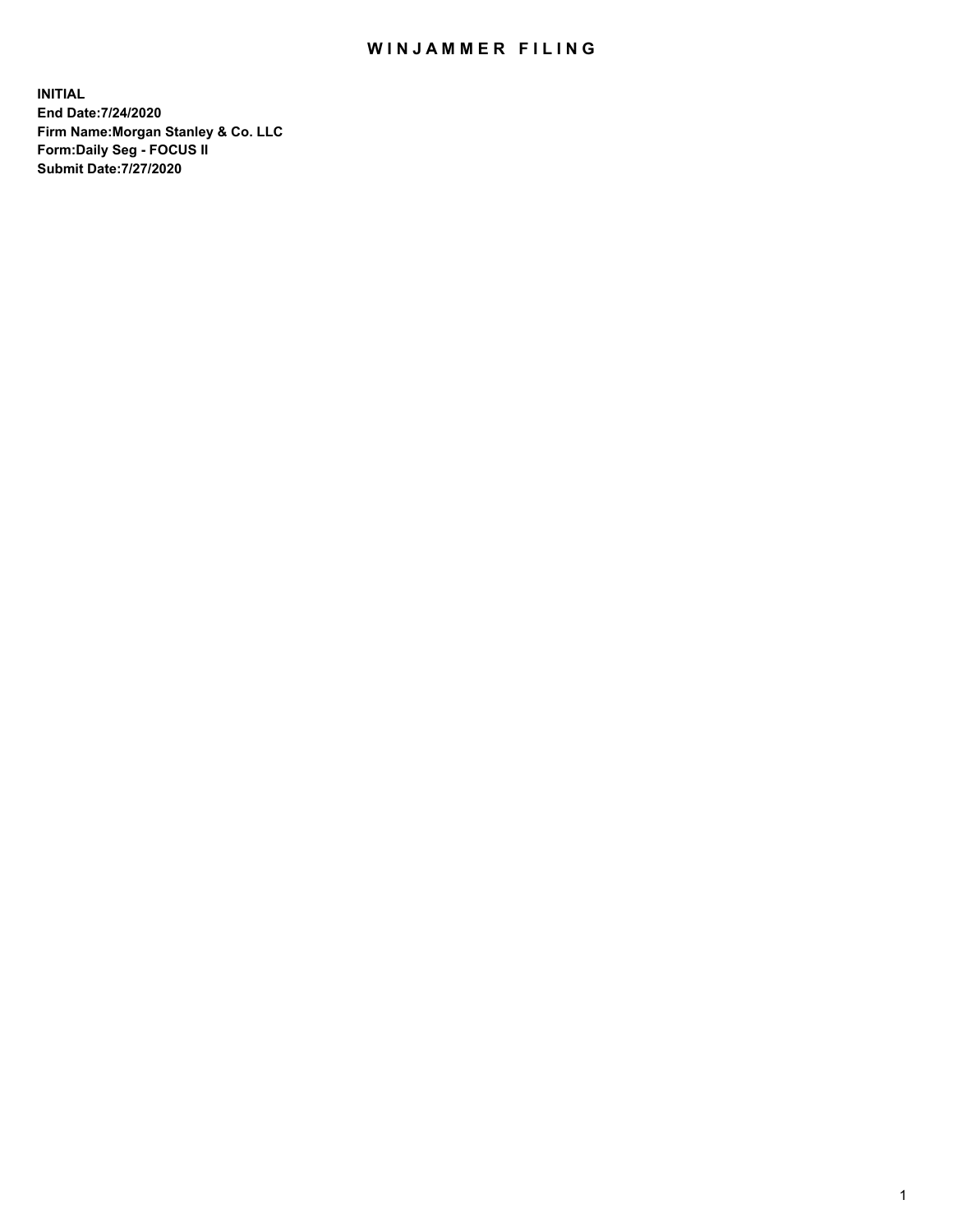**INITIAL End Date:7/24/2020 Firm Name:Morgan Stanley & Co. LLC Form:Daily Seg - FOCUS II Submit Date:7/27/2020 Daily Segregation - Cover Page**

| Name of Company                                                                                                                                                                                                                                                                                                                | Morgan Stanley & Co. LLC                                    |
|--------------------------------------------------------------------------------------------------------------------------------------------------------------------------------------------------------------------------------------------------------------------------------------------------------------------------------|-------------------------------------------------------------|
| <b>Contact Name</b>                                                                                                                                                                                                                                                                                                            | <b>Ikram Shah</b>                                           |
| <b>Contact Phone Number</b>                                                                                                                                                                                                                                                                                                    | 212-276-0963                                                |
| <b>Contact Email Address</b>                                                                                                                                                                                                                                                                                                   | lkram.shah@morganstanley.com                                |
| FCM's Customer Segregated Funds Residual Interest Target (choose one):<br>a. Minimum dollar amount: ; or<br>b. Minimum percentage of customer segregated funds required:% ; or<br>c. Dollar amount range between: and; or<br>d. Percentage range of customer segregated funds required between:% and%.                         | 235,000,000<br><u>0</u><br>0 <sup>0</sup><br>00             |
| FCM's Customer Secured Amount Funds Residual Interest Target (choose one):<br>a. Minimum dollar amount: : or<br>b. Minimum percentage of customer secured funds required:%; or<br>c. Dollar amount range between: and; or<br>d. Percentage range of customer secured funds required between: % and %.                          | 140,000,000<br><u>0</u><br>0 <sub>0</sub><br>0 <sub>0</sub> |
| FCM's Cleared Swaps Customer Collateral Residual Interest Target (choose one):<br>a. Minimum dollar amount: ; or<br>b. Minimum percentage of cleared swaps customer collateral required:% ; or<br>c. Dollar amount range between: and; or<br>d. Percentage range of cleared swaps customer collateral required between:% and%. | 92,000,000<br><u>0</u><br><u>00</u><br>00                   |

Attach supporting documents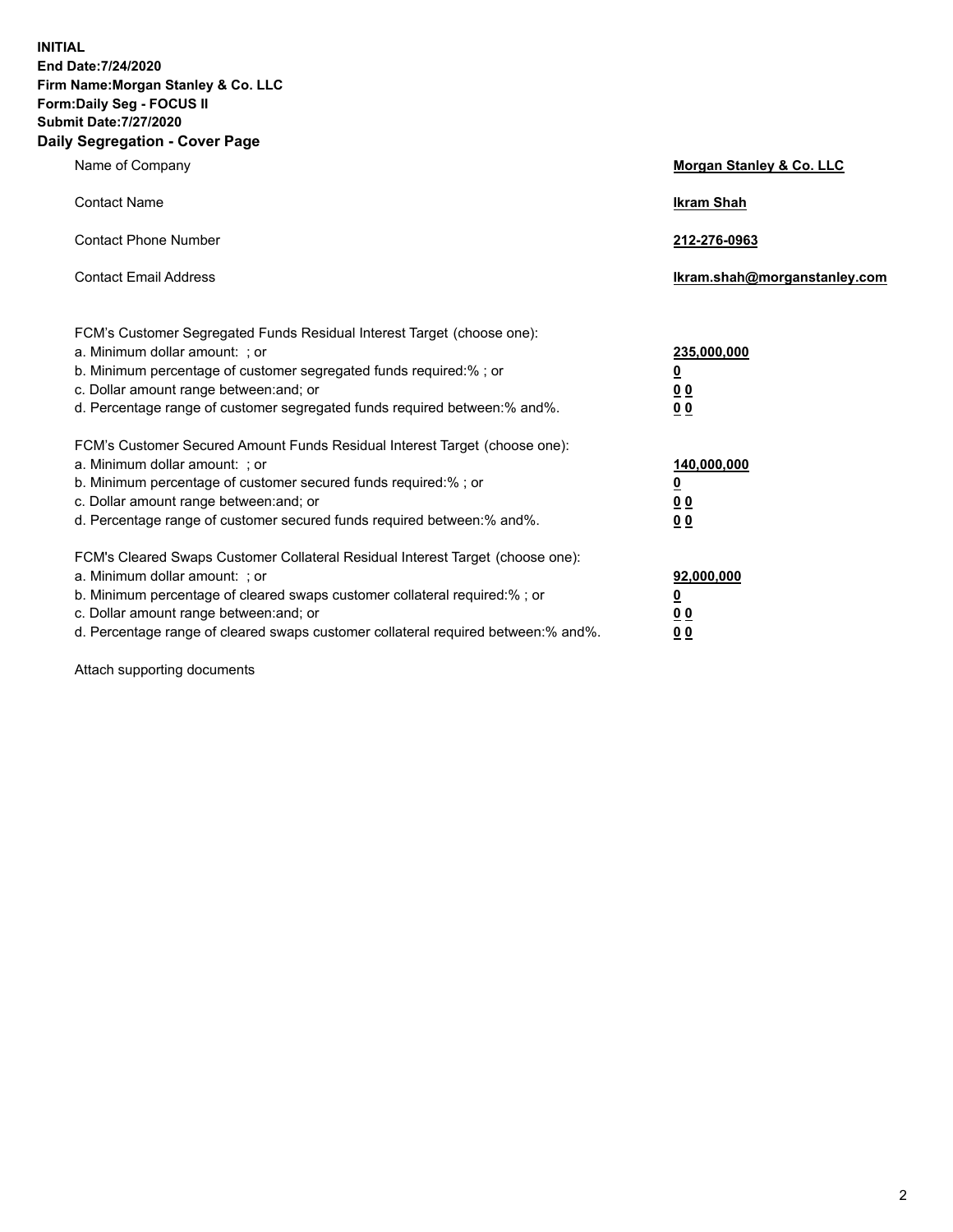## **INITIAL End Date:7/24/2020 Firm Name:Morgan Stanley & Co. LLC Form:Daily Seg - FOCUS II Submit Date:7/27/2020 Daily Segregation - Secured Amounts**

|    | Foreign Futures and Foreign Options Secured Amounts                                                        |                                    |
|----|------------------------------------------------------------------------------------------------------------|------------------------------------|
|    | Amount required to be set aside pursuant to law, rule or regulation of a foreign                           | $0$ [7305]                         |
|    | government or a rule of a self-regulatory organization authorized thereunder                               |                                    |
| 1. | Net ledger balance - Foreign Futures and Foreign Option Trading - All Customers                            |                                    |
|    | A. Cash                                                                                                    | 4,038,595,679 [7315]               |
|    | B. Securities (at market)                                                                                  | 3,069,302,222 [7317]               |
| 2. | Net unrealized profit (loss) in open futures contracts traded on a foreign board of trade                  | 520,209,366 [7325]                 |
| 3. | Exchange traded options                                                                                    |                                    |
|    | a. Market value of open option contracts purchased on a foreign board of trade                             | 8,949,260 [7335]                   |
|    | b. Market value of open contracts granted (sold) on a foreign board of trade                               | $-15,835,810$ [7337]               |
| 4. | Net equity (deficit) (add lines 1. 2. and 3.)                                                              | 7,621,220,717 [7345]               |
| 5. | Account liquidating to a deficit and account with a debit balances - gross amount                          | 107,602,752 [7351]                 |
|    | Less: amount offset by customer owned securities                                                           | -106,966,226 [7352] 636,526 [7354] |
| 6. | Amount required to be set aside as the secured amount - Net Liquidating Equity                             | 7,621,857,243 [7355]               |
|    | Method (add lines 4 and 5)                                                                                 |                                    |
| 7. | Greater of amount required to be set aside pursuant to foreign jurisdiction (above) or line                | 7,621,857,243 [7360]               |
|    | 6.                                                                                                         |                                    |
|    | FUNDS DEPOSITED IN SEPARATE REGULATION 30.7 ACCOUNTS                                                       |                                    |
| 1. | Cash in banks                                                                                              |                                    |
|    | A. Banks located in the United States                                                                      | 591,136,699 [7500]                 |
|    | B. Other banks qualified under Regulation 30.7                                                             | 709,892,680 [7520] 1,301,029,379   |
|    |                                                                                                            | [7530]                             |
| 2. | Securities                                                                                                 |                                    |
|    | A. In safekeeping with banks located in the United States                                                  | 372,611,609 [7540]                 |
|    | B. In safekeeping with other banks qualified under Regulation 30.7                                         | 0 [7560] 372,611,609 [7570]        |
| 3. | Equities with registered futures commission merchants                                                      |                                    |
|    | A. Cash                                                                                                    | 19,777,433 [7580]                  |
|    | <b>B.</b> Securities                                                                                       | $0$ [7590]                         |
|    | C. Unrealized gain (loss) on open futures contracts                                                        | 2,177,907 [7600]                   |
|    | D. Value of long option contracts                                                                          | $0$ [7610]                         |
|    | E. Value of short option contracts                                                                         | 0 [7615] 21,955,340 [7620]         |
| 4. | Amounts held by clearing organizations of foreign boards of trade                                          |                                    |
|    | A. Cash                                                                                                    | $0$ [7640]                         |
|    | <b>B.</b> Securities                                                                                       | $0$ [7650]                         |
|    | C. Amount due to (from) clearing organization - daily variation                                            | $0$ [7660]                         |
|    | D. Value of long option contracts                                                                          | $0$ [7670]                         |
|    | E. Value of short option contracts                                                                         | 0 [7675] 0 [7680]                  |
| 5. | Amounts held by members of foreign boards of trade                                                         |                                    |
|    | A. Cash                                                                                                    | 2,934,794,266 [7700]               |
|    | <b>B.</b> Securities                                                                                       | 2,696,690,614 [7710]               |
|    | C. Unrealized gain (loss) on open futures contracts                                                        | 518,031,459 [7720]                 |
|    | D. Value of long option contracts                                                                          | 8,949,260 [7730]                   |
|    | E. Value of short option contracts                                                                         | -15,835,810 [7735] 6,142,629,789   |
|    |                                                                                                            | [7740]                             |
| 6. | Amounts with other depositories designated by a foreign board of trade                                     | $0$ [7760]                         |
| 7. | Segregated funds on hand                                                                                   | $0$ [7765]                         |
| 8. | Total funds in separate section 30.7 accounts                                                              | 7,838,226,117 [7770]               |
| 9. | Excess (deficiency) Set Aside for Secured Amount (subtract line 7 Secured Statement<br>Page 1 from Line 8) | 216,368,874 [7380]                 |

- 10. Management Target Amount for Excess funds in separate section 30.7 accounts **140,000,000** [7780]
- 11. Excess (deficiency) funds in separate 30.7 accounts over (under) Management Target **76,368,874** [7785]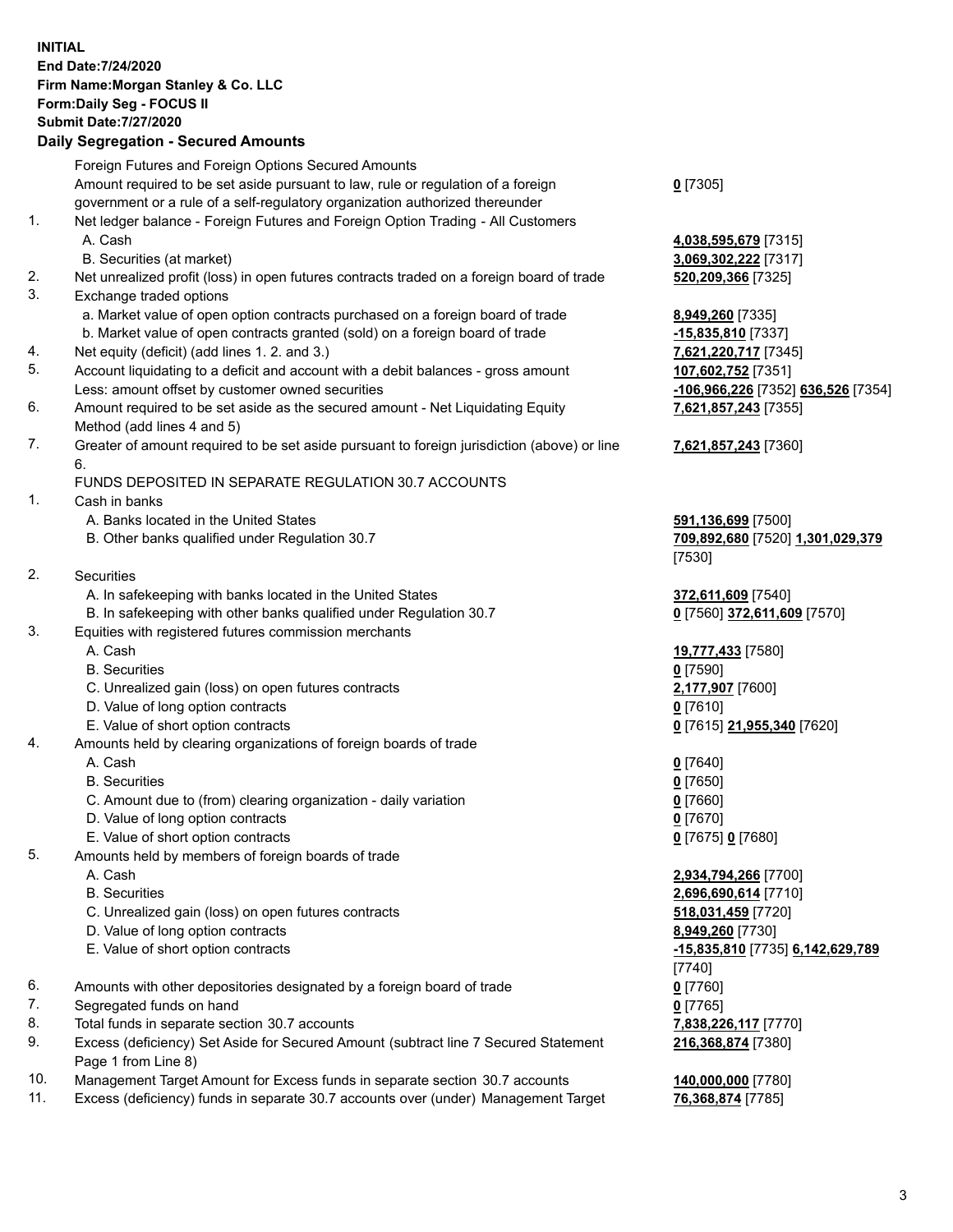**INITIAL End Date:7/24/2020 Firm Name:Morgan Stanley & Co. LLC Form:Daily Seg - FOCUS II Submit Date:7/27/2020 Daily Segregation - Segregation Statement** SEGREGATION REQUIREMENTS(Section 4d(2) of the CEAct) 1. Net ledger balance A. Cash **13,741,612,967** [7010] B. Securities (at market) **8,176,249,567** [7020] 2. Net unrealized profit (loss) in open futures contracts traded on a contract market **3,087,012,358** [7030] 3. Exchange traded options A. Add market value of open option contracts purchased on a contract market **490,248,598** [7032] B. Deduct market value of open option contracts granted (sold) on a contract market **-409,863,993** [7033] 4. Net equity (deficit) (add lines 1, 2 and 3) **25,085,259,497** [7040] 5. Accounts liquidating to a deficit and accounts with debit balances - gross amount **201,397,589** [7045] Less: amount offset by customer securities **-201,038,334** [7047] **359,255** [7050] 6. Amount required to be segregated (add lines 4 and 5) **25,085,618,752** [7060] FUNDS IN SEGREGATED ACCOUNTS 7. Deposited in segregated funds bank accounts A. Cash **4,582,167,645** [7070] B. Securities representing investments of customers' funds (at market) **0** [7080] C. Securities held for particular customers or option customers in lieu of cash (at market) **868,608,266** [7090] 8. Margins on deposit with derivatives clearing organizations of contract markets A. Cash **12,623,513,988** [7100] B. Securities representing investments of customers' funds (at market) **0** [7110] C. Securities held for particular customers or option customers in lieu of cash (at market) **7,307,641,301** [7120] 9. Net settlement from (to) derivatives clearing organizations of contract markets **-4,271,813** [7130] 10. Exchange traded options A. Value of open long option contracts **490,248,598** [7132] B. Value of open short option contracts **-409,863,993** [7133] 11. Net equities with other FCMs A. Net liquidating equity **14,408,112** [7140] B. Securities representing investments of customers' funds (at market) **0** [7160] C. Securities held for particular customers or option customers in lieu of cash (at market) **0** [7170] 12. Segregated funds on hand **0** [7150] 13. Total amount in segregation (add lines 7 through 12) **25,472,452,104** [7180] 14. Excess (deficiency) funds in segregation (subtract line 6 from line 13) **386,833,352** [7190] 15. Management Target Amount for Excess funds in segregation **235,000,000** [7194] 16. Excess (deficiency) funds in segregation over (under) Management Target Amount **151,833,352** [7198]

Excess